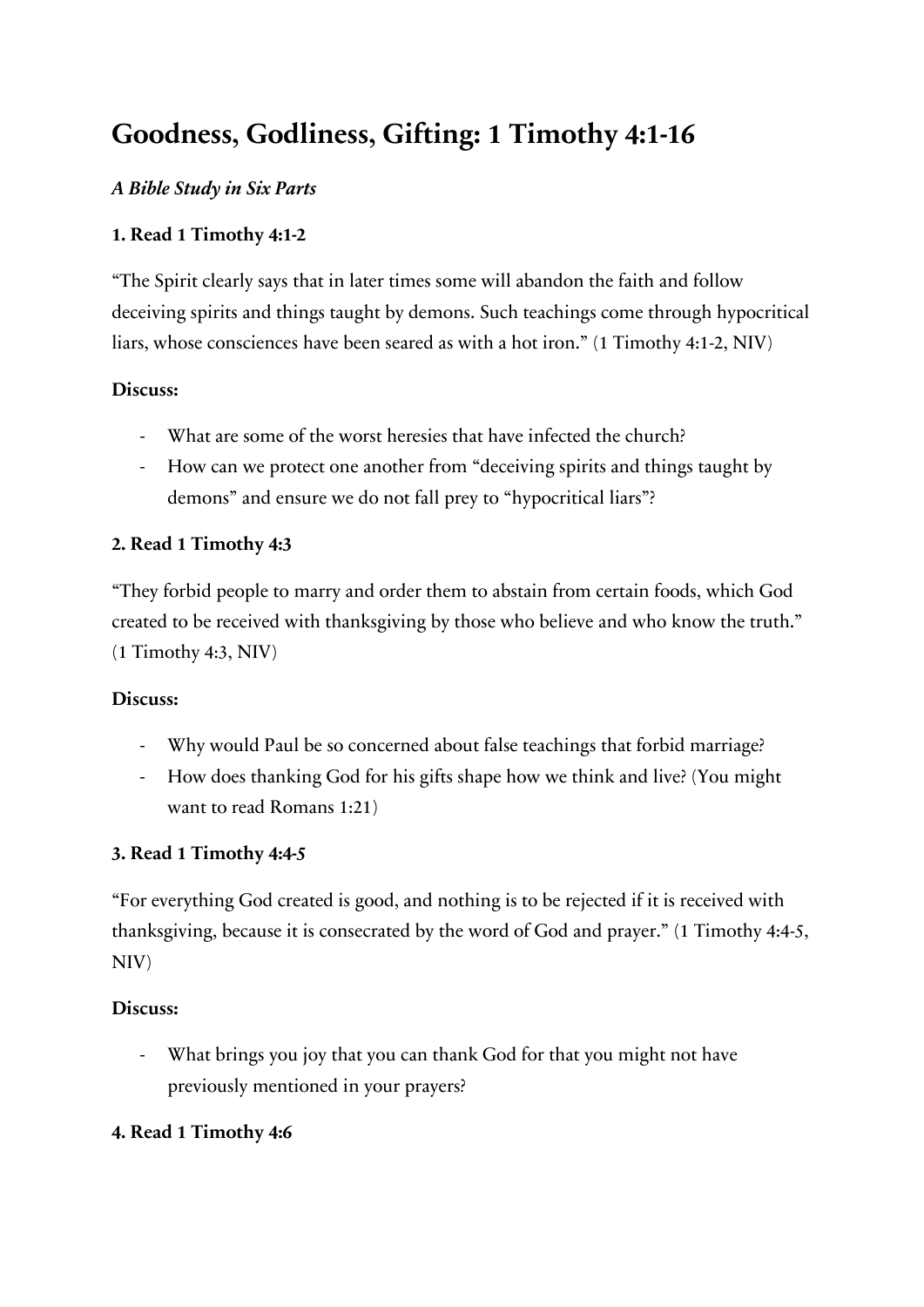"If you point these things out to the brothers and sisters, you will be a good minister of Christ Jesus, nourished on the truths of the faith and of the good teaching that you have followed." (1 Timothy 4:6, NIV)

### **Discuss:**

- How we help one another lead lives that are "nourished on the truths of the faith" and "good teaching" and steer one another away from deception and heresy?

#### **5. Read 1 Timothy 4: 7-10**

"Have nothing to do with godless myths and old wives' tales; rather, train yourself to be godly. For physical training is of some value, but godliness has value for all things, holding promise for both the present life and the life to come. This is a trustworthy saying that deserves full acceptance. That is why we labour and strive, because we have put our hope in the living God, who is the Saviour of all people, and especially of those who believe." (1 Timothy 4: 7-10, NIV)

#### **Discuss:**

- In our time, what are "godless myths" that have snared Christians?
- How can we train one another "to be godly" and why is this so important?
- How can we excite our brothers and sisters about a relationship with the "living God"?

## **6. Read 1 Timothy 4:11-16**

"Don't let anyone look down on you because you are young, but set an example for the believers in speech, in conduct, in love, in faith and in purity. Until I come, devote yourself to the public reading of Scripture, to preaching and to teaching. Do not neglect your gift, which was given you through prophecy when the body of elders laid their hands on you.

"Be diligent in these matters; give yourself wholly to them, so that everyone may see your progress. Watch your life and doctrine closely. Persevere in them, because if you do, you will save both yourself and your hearers." (1 Timothy 4:11-16, NIV)

#### **Discuss:**

- How can we set a godly example in speech, conduct, love, faith and purity?